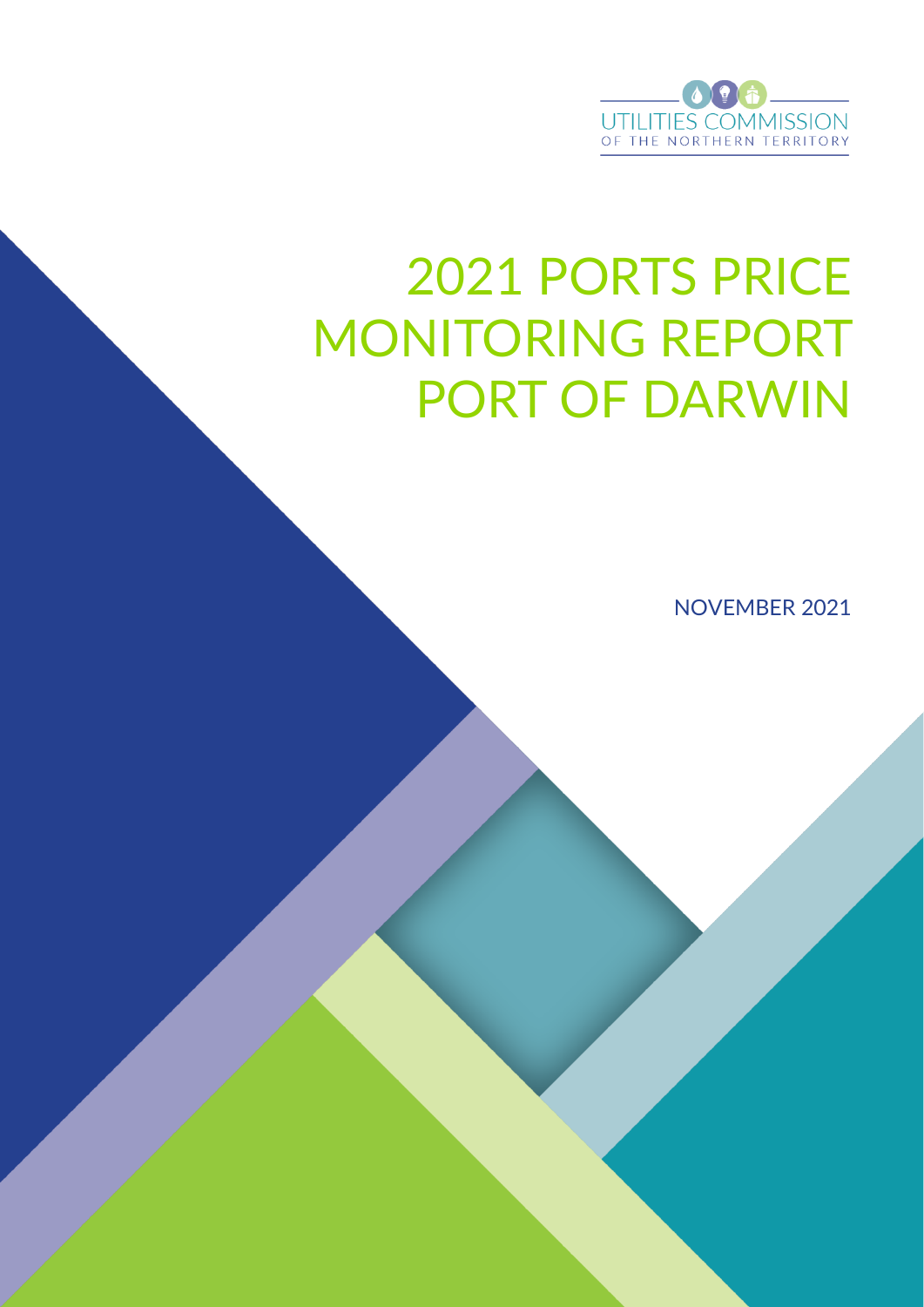## **Disclaimer**

This report has been prepared by the Utilities Commission (Commission) in accordance with the *Utilities Commission Act 2000, Ports Management Act 2015*, Ports Management Regulations and the 2019-2022 Prescribed Port Services Price Determination for the Port of Darwin. To the maximum extent permitted by law, the Commission disclaims and excludes all liability for any loss, claim, demand, damages, costs and expenses of any nature (whether or not foreseeable and whether direct, indirect or consequential and whether arising from negligence or otherwise):

i

- suffered or incurred by any person relying or acting on any information provided in, referred to or omitted from, this document or
- arising as a result of, or in connection with, information in this document being inaccurate or incomplete in any way or by reason of any reliance on it by any person, including by reason of any negligence, default or lack of care.

#### **Inquiries**

Any questions regarding this report should be directed to the Commission at any of the following:

Utilities Commission GPO Box 915 DARWIN NT 0801

*Telephone*: +61 8 8999 5480

*Email:* [utilities.commission@nt.gov.au](mailto:utilities.commission@nt.gov.au)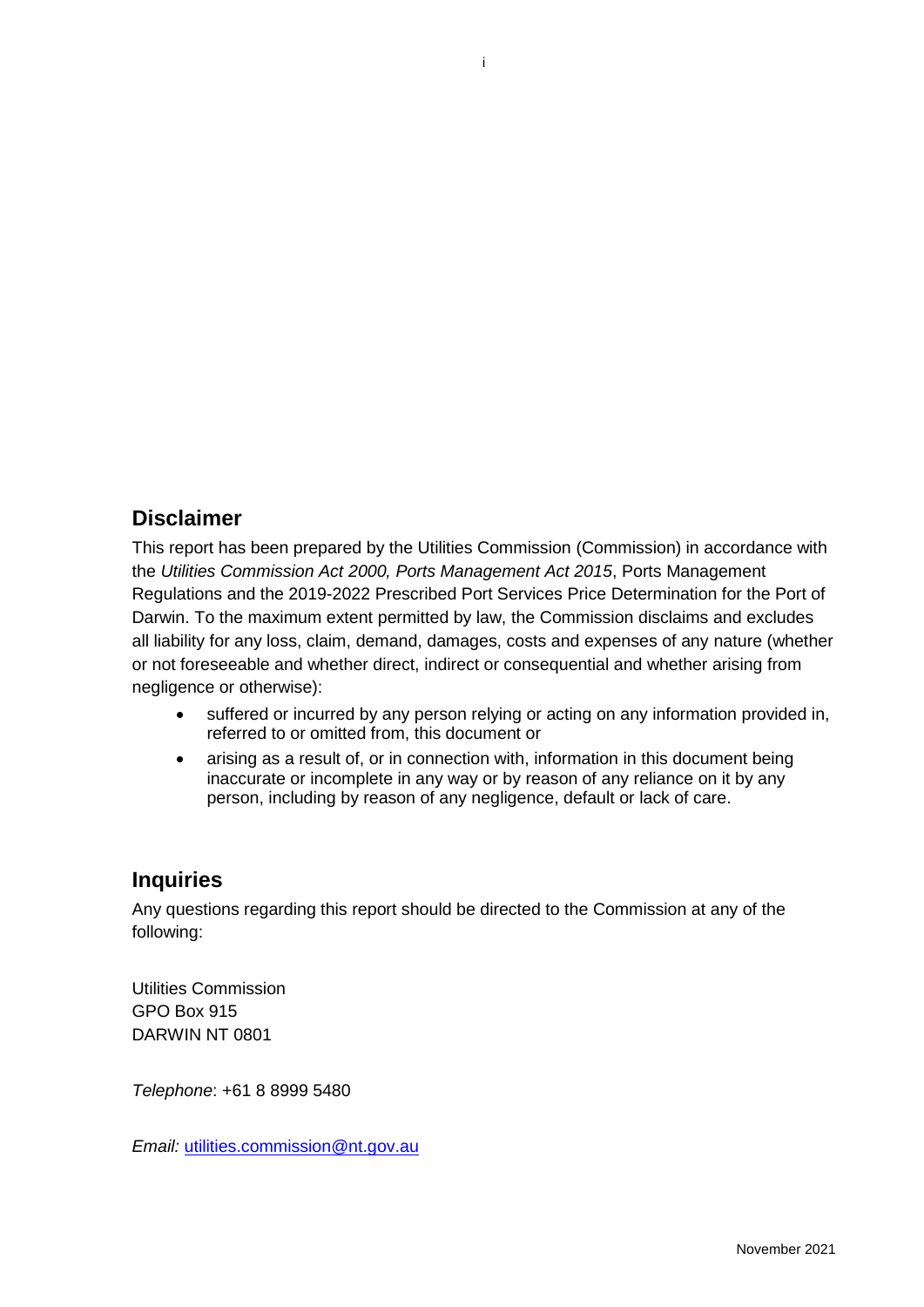# **Table of contents**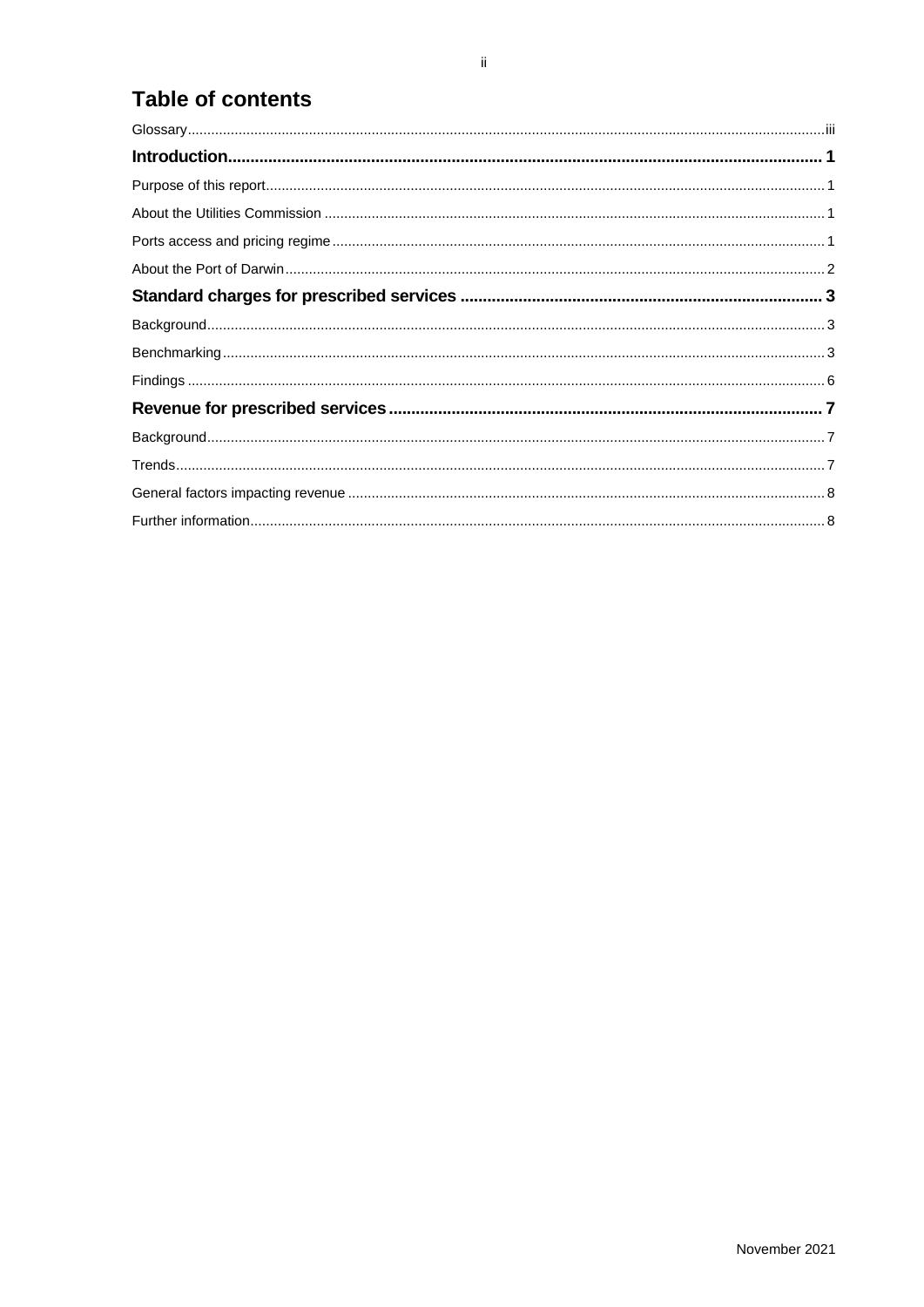## <span id="page-3-0"></span>**Glossary**

| <b>CPI</b>                 | <b>Consumer Price Index</b>                                                                                                                                                                                                                           |  |
|----------------------------|-------------------------------------------------------------------------------------------------------------------------------------------------------------------------------------------------------------------------------------------------------|--|
| Commission                 | The Utilities Commission of the Northern Territory                                                                                                                                                                                                    |  |
| designated port            | Has the same meaning as is given to that term in the Ports<br><b>Management Act 2015</b>                                                                                                                                                              |  |
| <b>DPO</b>                 | Darwin Port Operations Pty Ltd (ABN 62603 472 788), the<br>private port operator for the Port of Darwin                                                                                                                                               |  |
| <b>LNG</b>                 | liquefied natural gas                                                                                                                                                                                                                                 |  |
| <b>National CPI</b>        | The consumer price index (all groups weighted average of 8<br>capital cities) published by the Australian Bureau of Statistics                                                                                                                        |  |
| <b>PM Act</b>              | Ports Management Act 2015                                                                                                                                                                                                                             |  |
| <b>PM Regulations</b>      | Ports Management Regulations 2015                                                                                                                                                                                                                     |  |
| port user                  | Has the same meaning as is given to that term in the Ports<br><b>Management Act 2015</b>                                                                                                                                                              |  |
| prescribed service         | As defined by regulation 12 of the Ports Management<br>Regulations 2015                                                                                                                                                                               |  |
| <b>Price Determination</b> | A determination made by the Commission relating to charges<br>fixed by a private port operator in relation to the provision of<br>prescribed services, currently the 2019-2022 Prescribed Port<br>Services Price Determination for the Port of Darwin |  |
| private port operator      | Has the same meaning as is given to that term in the Ports<br><b>Management Act 2015</b>                                                                                                                                                              |  |
| regime                     | Part 11 of the Ports Management Act 2015 and Part 3 of the<br>Ports Management Regulations 2015                                                                                                                                                       |  |
| regulator                  | The Utilities Commission of the Northern Territory                                                                                                                                                                                                    |  |
| standard charge            | A charge for a prescribed service, which is published in<br>accordance with clause 8(a) and (b) of the Price Determination<br>and is not a negotiated charge                                                                                          |  |
| <b>WPI</b>                 | Wage Price Index                                                                                                                                                                                                                                      |  |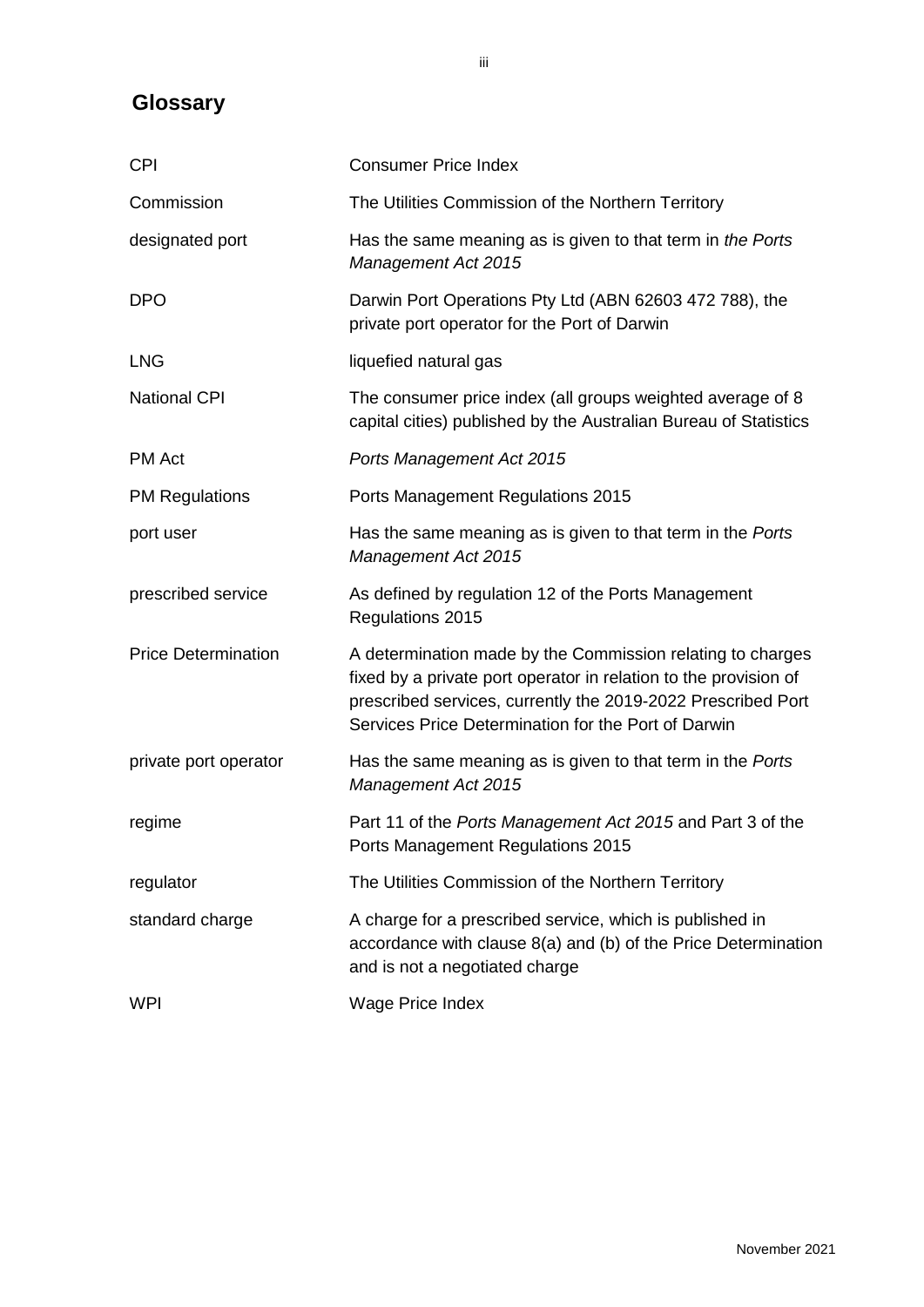# **CHAPTER 1**

# <span id="page-4-0"></span>**Introduction**

## <span id="page-4-1"></span>**Purpose of this report**

1.1 The purpose of this report is to provide a summary to port users, industry and stakeholders of standard charges for prescribed services and revenue received by the private port operator at the Port of Darwin, over the period from 2015-16 to 2020-21. This is the third price monitoring report published by the Commission since the Port of Darwin became privately operated in November 2015.

1

## <span id="page-4-2"></span>**About the Utilities Commission**

- 1.2 The Commission is an independent statutory body established by the *Utilities Commission Act 2000* with defined roles and functions for economic regulation in the electricity, water and sewerage industries, and designated ports in the Territory. The Commission seeks to protect the interests of consumers of services provided by regulated industries with respect to price, reliability and quality.
- 1.3 The Commission is responsible for the economic regulatory framework for regulated industries that promotes and safeguards competition as well as fair and efficient market conduct. In the absence of a competitive market, the Commission's aim is to promote the simulation of competitive market conduct and prevent the misuse of monopoly power.
- 1.4 The Commission has functions under various Acts (and associated regulations) including the *Utilities Commission Act 2000, Electricity Reform Act 2000, Water Supply and Sewerage Services Act 2000* and *Ports Management Act 2015* (PM Act).

## <span id="page-4-3"></span>**Ports access and pricing regime**

- 1.5 The PM Act and Ports Management Regulations 2015 (PM Regulations) commenced in 2015 and establish the ports access and pricing regime for Territory ports. The regime appoints the Commission as the regulator of port access and pricing for prescribed services provided by a private port operator of a designated port.
- 1.6 Darwin Port Operations Pty Ltd (DPO) was declared the operator of the Port of Darwin under the PM Act on and from 1 July 2015. On 16 November 2015, ownership of DPO was acquired by Landbridge Port Operations Pty Ltd as part of the 99-year lease of the Port of Darwin. The change of status of DPO to a private port operator activated the regime, including the Commission's role as the economic regulator for ports.
- 1.7 As set out in regulation 12 of the PM Regulations, the regime applies to prescribed services, which are:
	- providing, or allowing for, access for vessels to the designated port
	- providing facilities for loading or unloading vessels at the designated port
	- providing berths for vessels at the designated port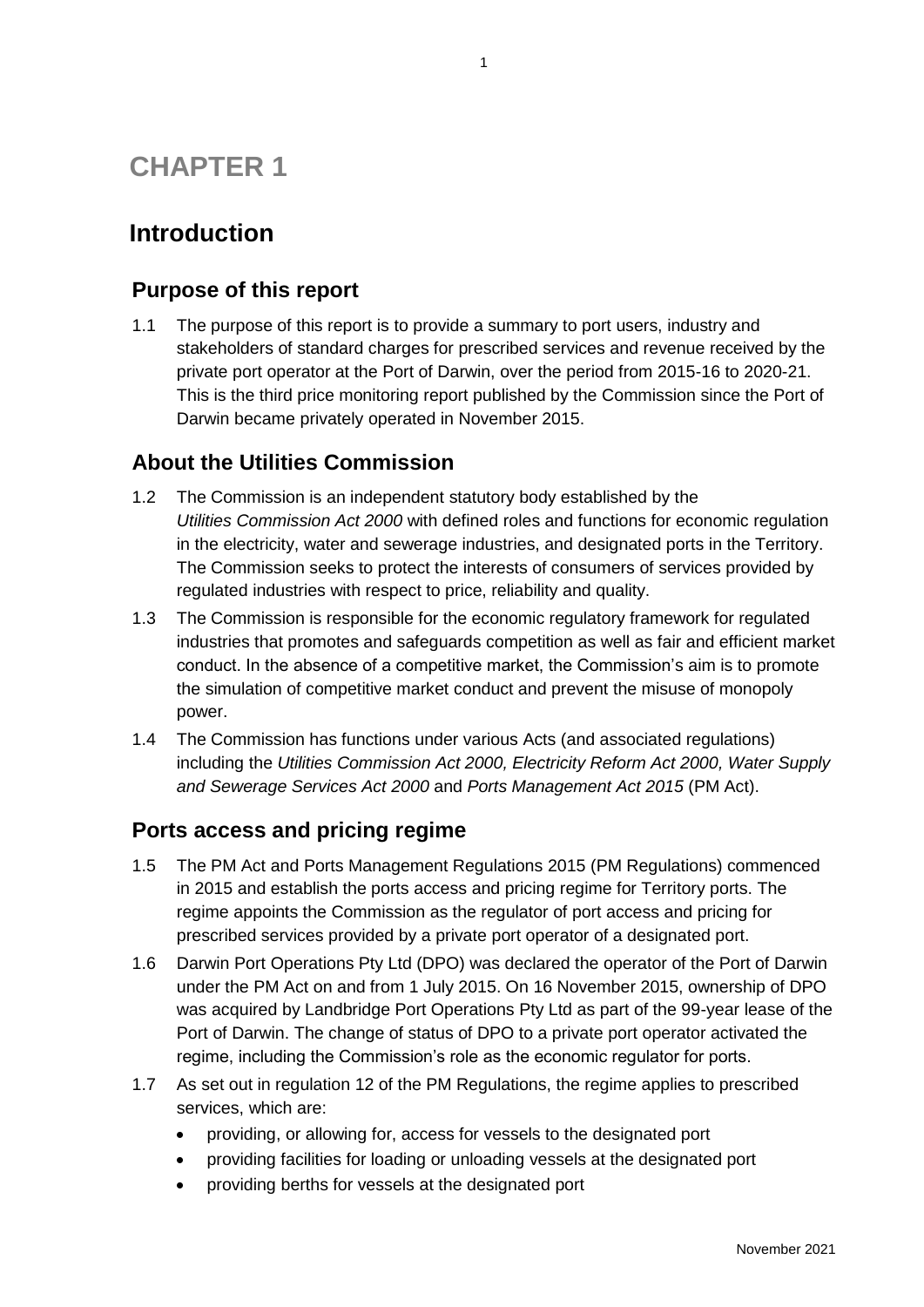- providing, or facilitating the provision of, pilotage services in a pilotage area within the designated port
- allowing entry of persons and vehicles to any land on which port facilities of the designated port are located.

### <span id="page-5-0"></span>**About the Port of Darwin**

- 1.8 The Port of Darwin is a multi-use, mixed cargo and marine services port. It services various markets including livestock exports, dry bulk products, petroleum and other bulk liquids, container cargo, general cargo, cruise vessels, naval vessels, and offshore and gas rig servicing. It is a key support hub for the offshore oil and gas industry in the Arafura and Timor seas as well as waters off Western Australia. The port is linked to Adelaide by the Tarcoola-Darwin Railway and by major road transport highways to other capital cities. It is strategically located as Australia's closest shipping port to Asia.
- 1.9 The Port of Darwin is composed of several distinct areas (see Map 1 below); however, not all areas were leased to Landbridge Port Pty Ltd. East Arm Wharf and Fort Hill Wharf are operated by DPO while Fisherman's Wharf, Hornibrook Wharf and Frances Bay Mooring Basin continue to be owned and operated by the Territory Government. The Marine Supply Base is leased and operated by ASCO Australia Pty Ltd. DPO provides pilotage and harbour navigation management for the Port of Darwin.



Map 1: Port of Darwin (extract)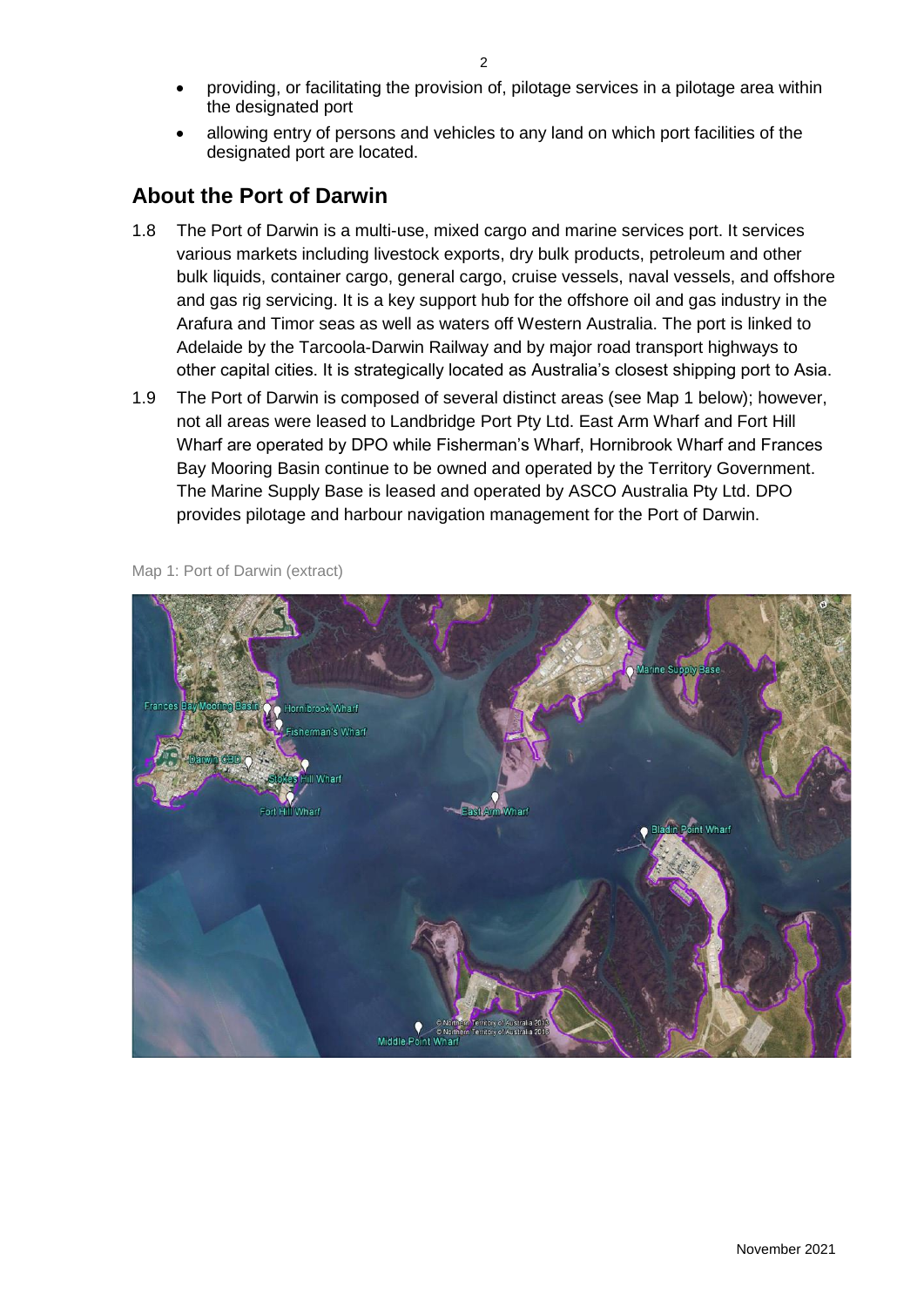# **CHAPTER 2**

# <span id="page-6-0"></span>**Standard charges for prescribed services**

## <span id="page-6-1"></span>**Background**

- 2.1 As stipulated by the PM Regulations, the form of price regulation for prescribed services at the Port of Darwin is price monitoring. On 13 February 2019, the Commission issued the 2019-2022 Prescribed Port Services Price Determination Port of Darwin Final Determination (Price Determination)<sup>1</sup>, which sets out the basis on which the Commission will monitor price levels and information and reporting obligations on the private port operator in relation to charges and revenue for prescribed services. The Price Determination covers the three years from 16 February 2019 to 15 February 2022<sup>2</sup> and replaced the previous determination made by the Commission in 2016.
- 2.2 DPO, as the private port operator, sets the prices for standard charges for prescribed services provided at the Port of Darwin. Each year, DPO reviews its charges with any changes to prices usually coming into effect in the middle of the calendar year. If DPO intends to change the prices, or introduce a new charge for prescribed services, it must provide the Commission with 20 days' notice of the planned changes. 3
- 2.3 The Price Determination requires DPO to publish standard charges for the provision of prescribed services on its website at least 10 days prior to them coming into effect.<sup>4</sup>
- 2.4 The Commission uses the National Consumer Price Index (CPI) as the benchmark for monitoring and reporting on prices.<sup>5</sup> The National CPI is used as a reference point, but is not intended to measure the efficiency of prices. Rather, the Commission uses the annual change in the National CPI to evaluate the reasonableness of changes in DPO's standard charges for prescribed services.

## <span id="page-6-2"></span>**Benchmarking**

1

2.5 Since DPO commenced as the private port operator in November 2015, the following changes in prices for prescribed services have occurred:

<sup>1</sup> In accordance with section 132 of the PM Act and regulation 16 of the PM Regulations. The Price Determination is available at https://utilicom.nt.gov.au/\_\_data/assets/pdf\_file/0010/767944/2019-2022-Prescribed-Port-Services-Final-Price-Determination-Port-of-Darwin.pdf.

<sup>&</sup>lt;sup>2</sup> The Commission is currently preparing the 2022-2025 Prescribed Port Services Price Determination Port of Darwin. Further information on the new price determination can be found on the Commission's website at https://utilicom.nt.gov.au/projects/projects/2022-2025-prescribed-port-services-price-determination.

<sup>&</sup>lt;sup>3</sup> Clause 8 of the Price Determination.

<sup>4</sup> Clause 8 of the Price Determination.

<sup>5</sup> Clause 6(b) of the Price Determination.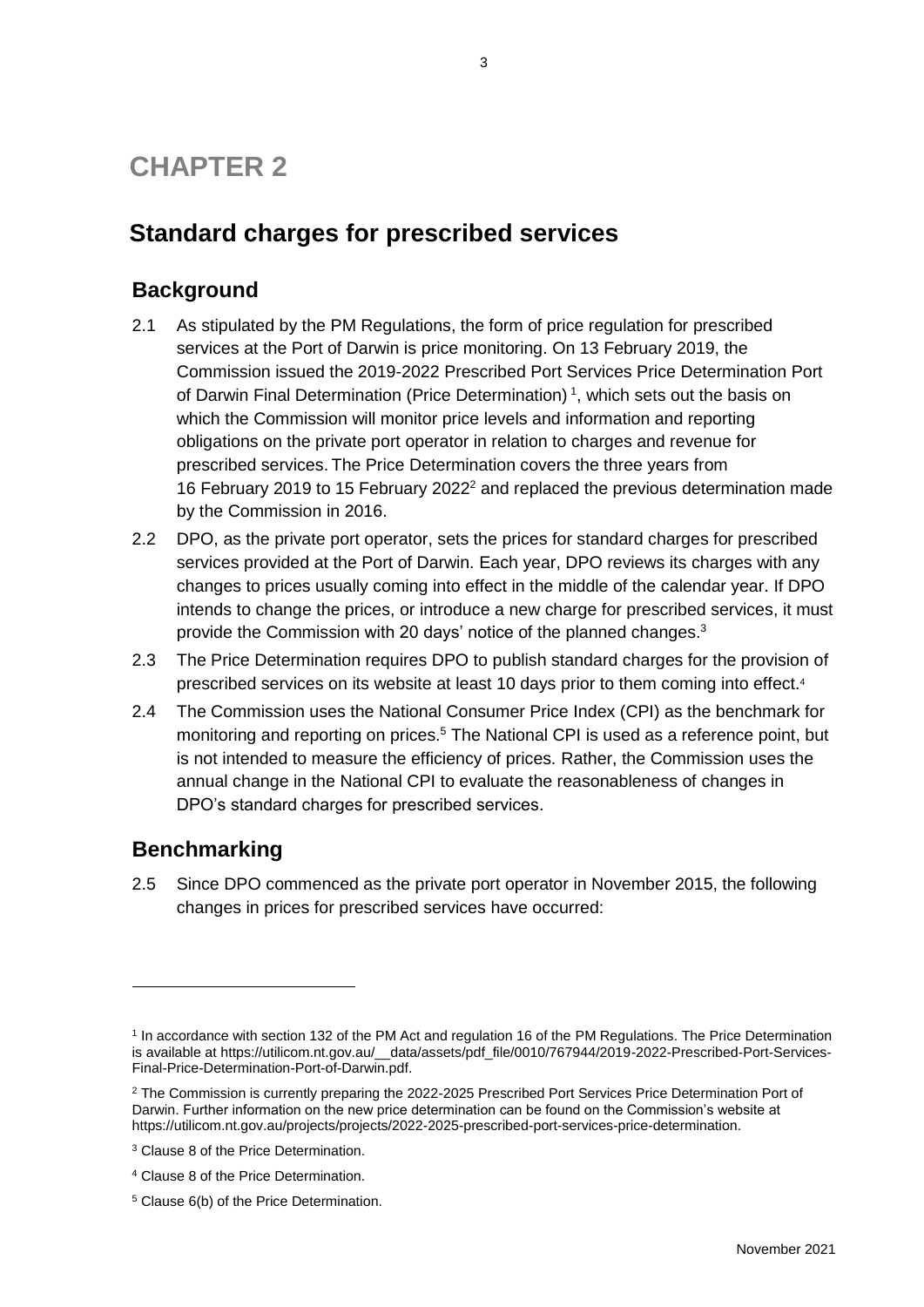#### *2016-17: Key changes to standard charges for prescribed services*

2.6 No changes to port charges during this period.

#### *2017-18: Key changes to standard charges for prescribed services*

- 2.7 DPO increased its prices and introduced a new charge with the changes commencing on 1 August 2017, as listed below:
	- DPO increased all charges for its prescribed services (except one) by 1.1%
	- the charge for Bulk Liquid Fuels Inbound Wharfage increased by 3.6%
	- DPO introduced a new levy for large vessels using the Bladin Channel.
- 2.8 In general, the majority of the standard charges for prescribed services for the Port of Darwin rose by 1.1%, which was less than the National CPI increase of 2.1%, but more than the CPI increase for Darwin (0.5%). DPO advised its higher increase for the Bulk Liquid Fuels Inbound Wharfage charge (3.6%) was so that it could receive an acceptable rate of return for infrastructure upgrades it had undertaken.
- 2.9 DPO advised the new charge, the Bladin Channel Port Dues Levy, was introduced for vessels larger than 20,000 gross tonne accessing the Bladin Channel as a recovery mechanism for investment in pilotage, harbour control and management facilities to support the safe management of increased large vessel traffic once the INPEX Ichthys liquefied natural gas (LNG) project commenced gas export operations.

#### *2018-19: Key changes to standard charges for prescribed services*

- 2.10 Changes to prices commenced on 1 August 2018, as listed below:
	- DPO increased port charges by 1.9%, except for port induction fees, which did not change
	- a lower rate for privately operated cranes was adopted, removing alternative charges based on crane capacity with DPO advising it would reduce the administrative burden for port users
	- changes to the Port of Darwin price schedule were made to provide additional information and clarity to port users about prices.
- 2.11 The 1.9% increase was consistent with the rise in National CPI in the 12 months to the March quarter 2018.

#### *2019-20: Key changes to standard charges for prescribed services*

- 2.12 Changes to prices commenced on 1 July 2019, as listed below:
	- with the exception of port induction fees, all charges increased by 2%
	- the port induction and port pass fee was changed to a biennial (rather than annual) charge, which resulted in a \$25 reduction in fees across two years for port pass holders.
- 2.13 The 2% increase in port charges in 2019-20 was higher than the annual increase in National CPI (1.3% in the March quarter 2019). DPO advised the Commission that other factors needed to be taken into consideration in determining charges, particularly increases in labour costs. For comparison, the annual change in the Wage Price Index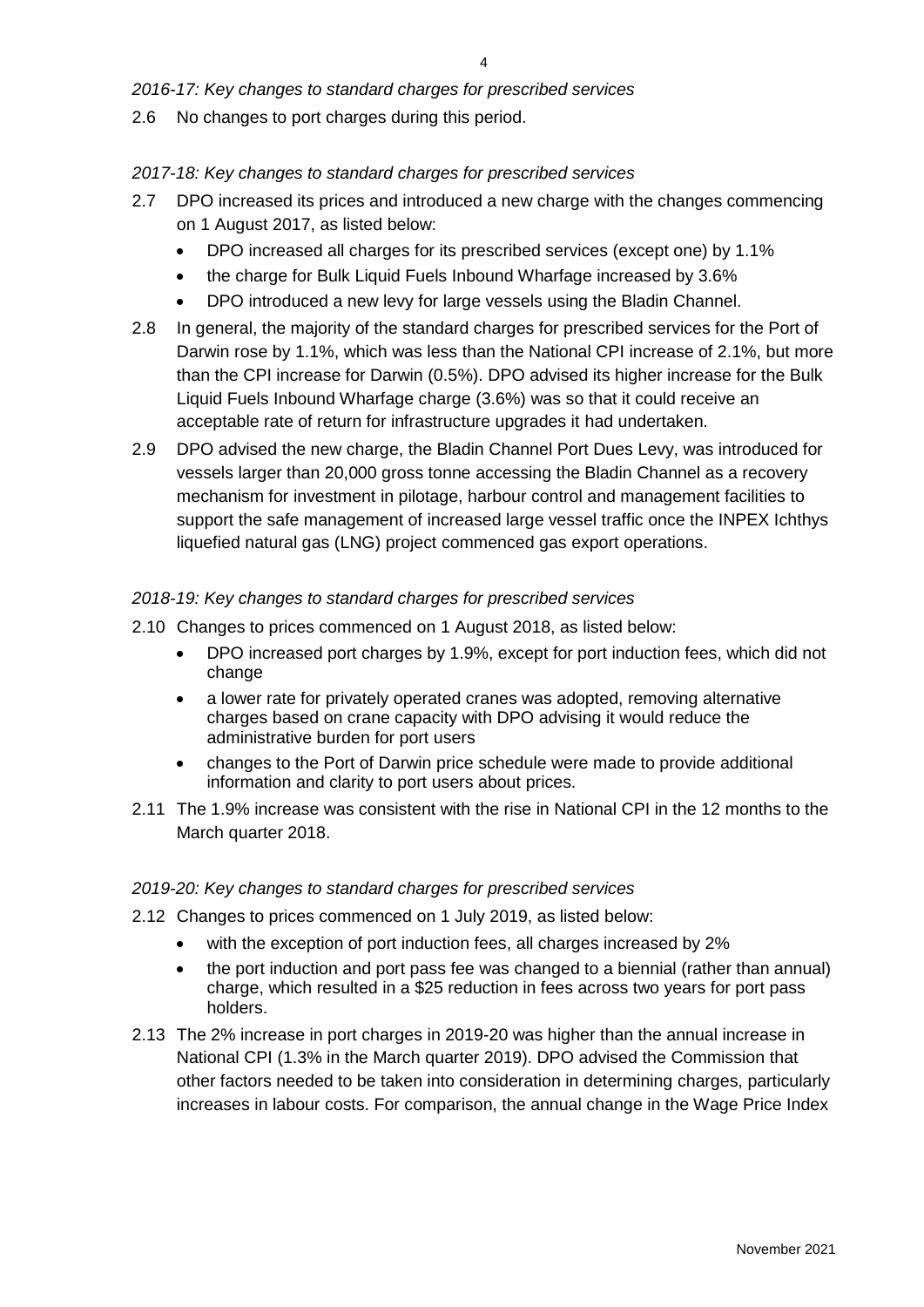(WPI) in the March quarter 2019 for the Northern Territory was 2.4%, with the National WPI increasing by 2.3%. $^{\rm 6}$ 

#### *2020-21: Key changes to standard charges for prescribed services*

2.14 Changes to prices commenced on 1 July 2020. With the exception of port induction fees, which remained unchanged, all charges increased by 1.6%. The increase in DPO's port charges was lower than the annual increase in National CPI in the March quarter 2020 of 2.2%.

#### *2021-22: Key changes to standard charges for prescribed services*

- 2.15 Changes to prices commenced on 1 July 2021. With the exception of port induction fees, which remained unchanged, all charges increased by 2%.
- 2.16 The 2% increase to DPO's port charges was higher than the annual increase in National CPI in the March quarter 2021 of 1.1%. While lower than the increase in port charges, it is noted that growth in National CPI in 2020-21 was subdued as a result of government introduced lockdowns, travel restrictions and grant programs related to the COVID-19 pandemic.
- 2.17 DPO advised the Commission that the increase takes into account increases in labour costs as a result of DPO's enterprise agreement. The Commission notes that DPO's enterprise agreement provides a 2.25% salary increase to employees, which is higher than National CPI.<sup>7</sup>
- 2.18 [Table 1](#page-9-1) summarises the annual change in DPO's prices over the period since it became the private port operator for the Port of Darwin, benchmarked against the annual rise in National CPI. [Figure 2](#page-10-3) provides a graphical comparison of changes in DPO's price and the National CPI and shows that the annual increase in DPO's prices falls within a similar band to annual growth in National CPI.

-

<sup>6</sup> Department of Treasury and Finance. Economic Brief Wage price index March quarter 2019. Accessed on 29 September 2020 at https://treasury.nt.gov.au/dtf/economic-group/economic-briefs.

<sup>7</sup> Fair Work Commission. Darwin Port Operations Enterprise Agreement 2018. Accessed on 29 June 2021 at https://www.fwc.gov.au/documents/documents/agreements/fwa/ae502363.pdf.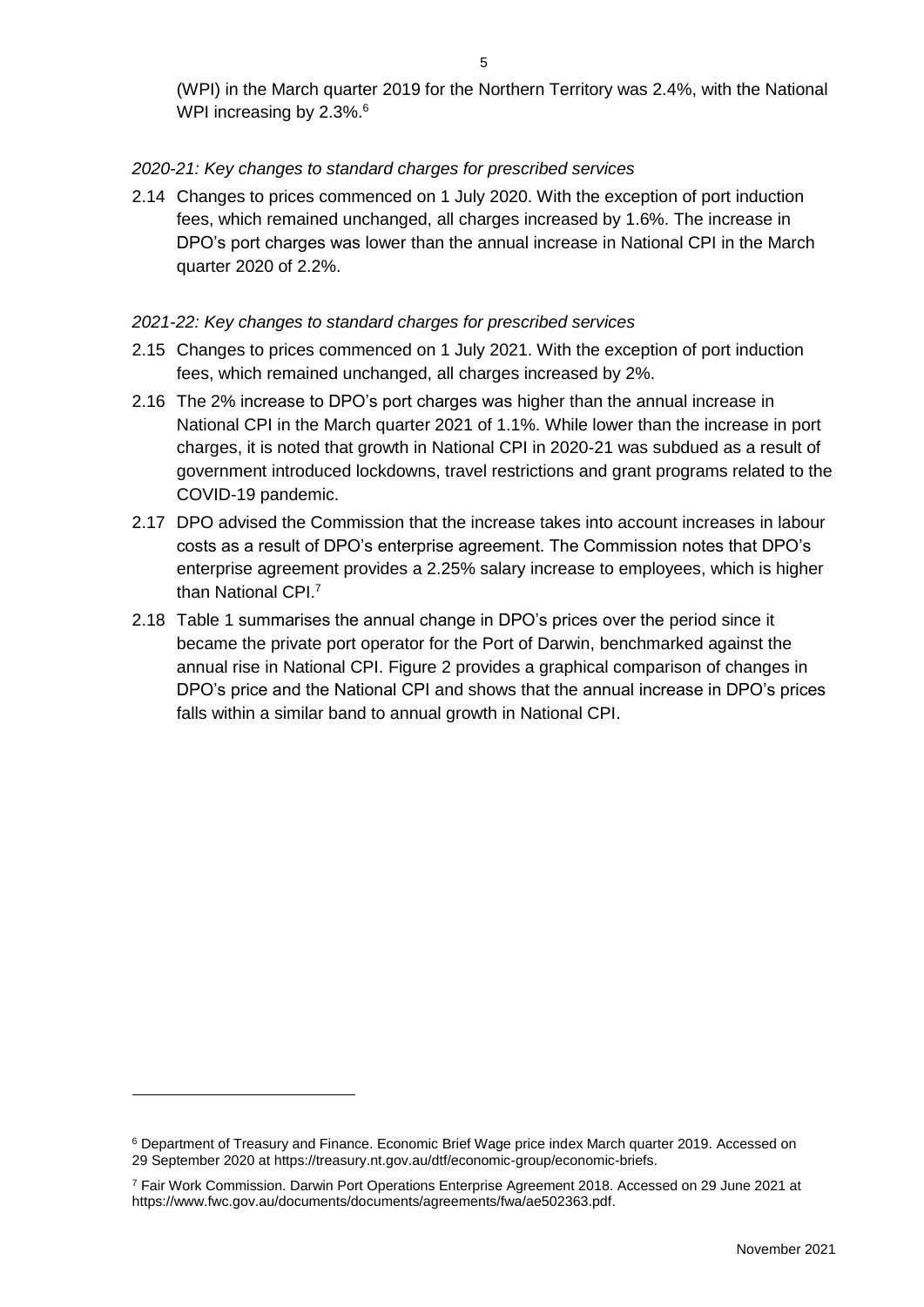<span id="page-9-1"></span>

|  |  | Table 1 Differences between DPO average price increases and change in the National CPI benchmark $^{\rm a}$ |
|--|--|-------------------------------------------------------------------------------------------------------------|
|--|--|-------------------------------------------------------------------------------------------------------------|

| Year    | DPO's average price<br>increase (%) | <b>National CPI annual</b><br>increase (%) | <b>Difference</b><br>(percentage points) |
|---------|-------------------------------------|--------------------------------------------|------------------------------------------|
| 2016-17 | No change in prices                 | 1.3                                        | $-1.3$                                   |
| 2017-18 | 1.1                                 | 2.1                                        | $-1.0$                                   |
| 2018-19 | 1.9                                 | 1.9                                        | 0.0                                      |
| 2019-20 | 2.0                                 | 1.3                                        | $+0.7$                                   |
| 2020-21 | 1.6                                 | 2.2                                        | $-0.6$                                   |
| 2021-22 | 2.0                                 | 1.1                                        | $+0.9$                                   |





## <span id="page-9-0"></span>**Findings**

1

- 2.19 Since commencing as the private port operator for the Port of Darwin, DPO has met its reporting and publication requirements for prices each year, in accordance with the Price Determination.
- 2.20 Further, the growth in charges for prescribed services at the Port of Darwin is not inconsistent with trends in the National CPI.

<sup>8</sup> Australian Bureau of Statistics. 6401.0 Consumer Price Index, Australia. Percentage change from corresponding quarter of previous year; all groups CPI; Australia, series ID A2325847F, March quarter.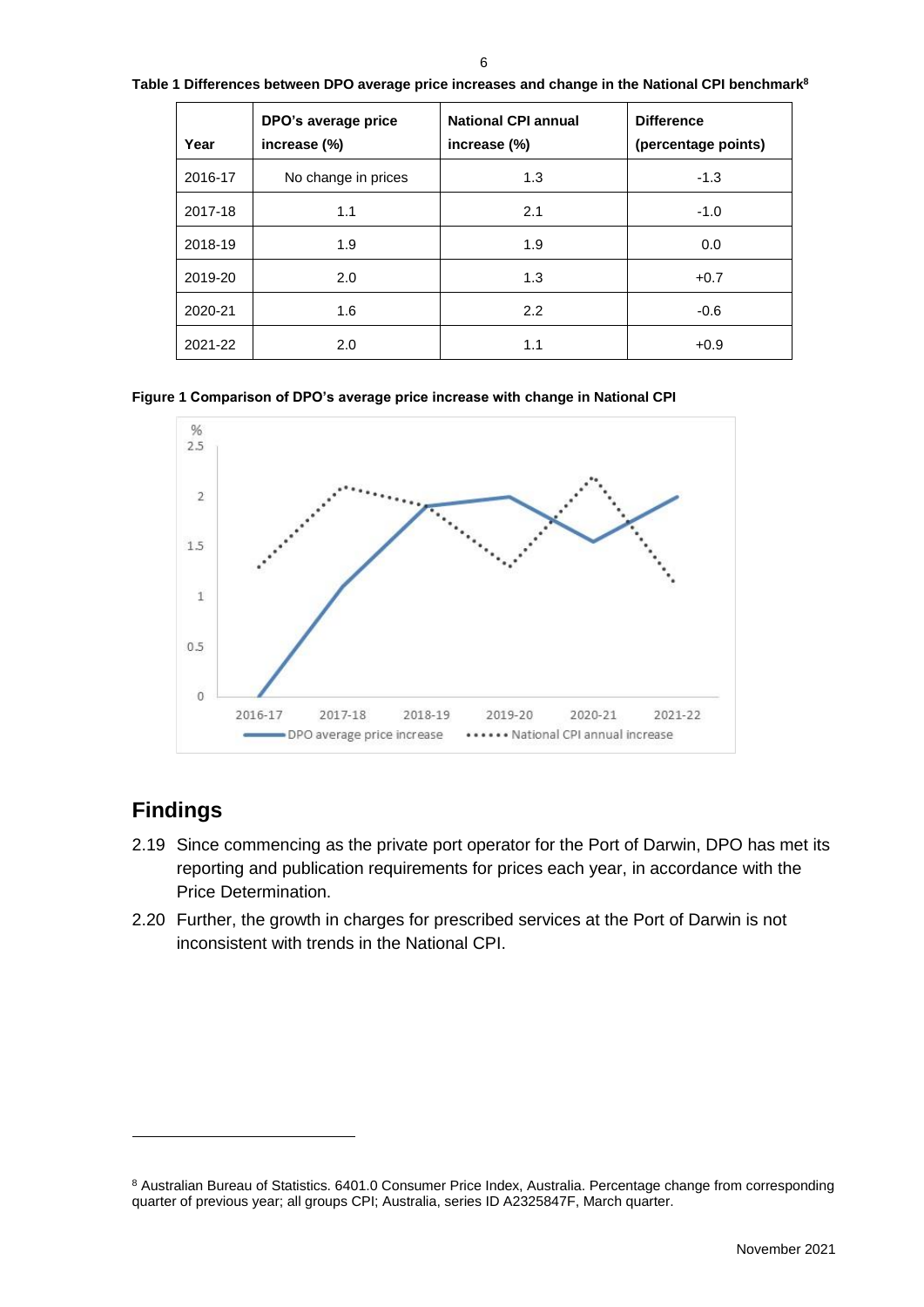# **CHAPTER 3**

# <span id="page-10-0"></span>**Revenue for prescribed services**

## <span id="page-10-1"></span>**Background**

- 3.1 Clause 10 of the Commission's Price Determination requires DPO to submit an annual report to the Commission by 30 September each year, for the prior financial year. The annual report must contain information on the types of standard prices charged, how those prices have changed during the year and the amount of revenue received by the port operator from standard charges (showing the amount of revenue for each separate charge). DPO also provides information on the terms of any agreements to fix a negotiated charge for prescribed services at the Port of Darwin.
- 3.2 The following sections draw on the information provided in the annual reports providing a comparison of the total revenue for prescribed services by revenue source.

## <span id="page-10-2"></span>**Trends**

- 3.3 [Figure 2](#page-10-3) shows total revenue received by DPO for all prescribed services for the six years from 2015-16 to 2020-21 while [Figure 3](#page-11-2) provides a breakdown of total revenue by service category.
- 3.4 Total revenue over the first three years of private operation of the Port of Darwin averaged \$33.1 million per annum before increasing and stabilising at around \$40 million in recent years. Total revenue for all prescribed services was \$39.7 million in 2020-21.



#### <span id="page-10-3"></span>**Figure 2 Total revenue for prescribed services**